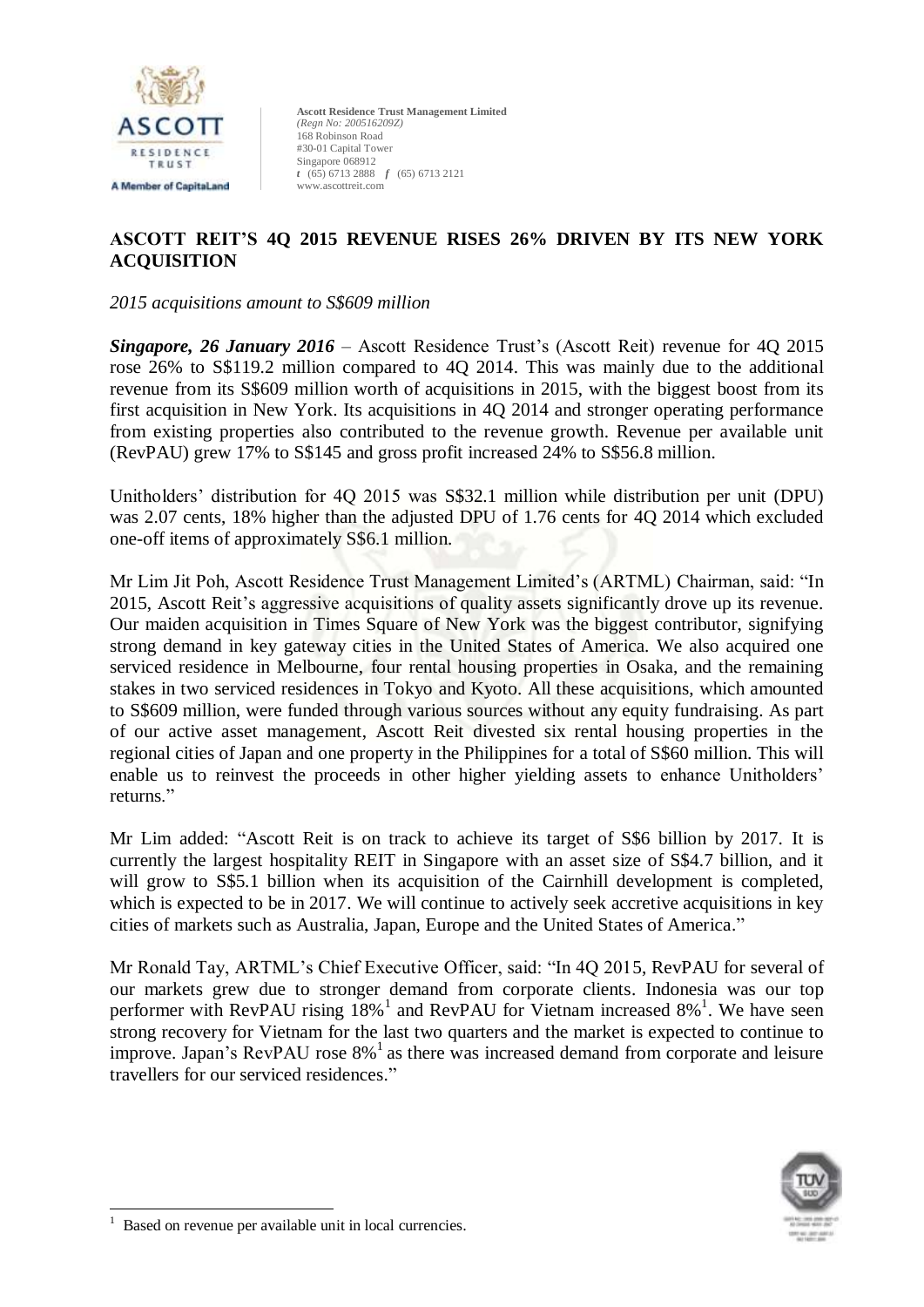

"We continued to create value for our properties and improve customer experience through refurbishments. For example, our renovated apartments at Somerset Xu Hui Shanghai saw higher demand, leading to a 35% jump in average daily rates. Average daily rates for our upgraded apartments at Somerset Ho Chi Minh City went up by 27%. Ascott Makati's first phase of renovation is ongoing and the refurbishment of Citadines Barbican London will begin this quarter, and they are expected to be completed in 2Q 2016. We are constantly looking at ways to enhance our properties to maximise returns for Unitholders."

Mr Tay added: "As part of our capital management strategy, we successfully issued S\$250 million fixed rate perpetual securities in 2015 with orders exceeding S\$1 billion. Proceeds from the issuance of perpetual securities were deployed to finance the acquisitions in Australia and the United States of America. In addition, we issued two tranches of seven-year fixed rate notes amounting to S\$200 million and JPY7.3 billion respectively under our S\$1 billion Medium Term Note Programme. We will continue to tap diversified funding sources to increase our financial flexibility as we pursue more growth opportunities."

## **Summary of Results**

|                                                | 4Q 2015 | 40 2014 | Change $(\% )$ |
|------------------------------------------------|---------|---------|----------------|
| <b>Revenue (S\$ million)</b>                   | 119.2   | 95.0    | $+26%$         |
| <b>Gross Profit (S\$ million)</b>              | 56.8    | 45.7    | $+24%$         |
| <b>Unitholders' Distribution (S\$ million)</b> | 32.1    | 33.1    | $-3\%$         |
| <b>DPU</b> (S cents)                           | 2.07    | 2.16    | $-4%$          |
| <b>DPU</b> (S cents)                           | 2.07    | 1.76    | $+18%$         |
| (adjusted for one-off items)                   |         |         |                |
| <b>Revenue Per Available Unit</b>              | 145     | 124     | $+17%$         |
| (RevPAU) S\$/day                               |         |         |                |

# **4Q 2015 vs. 4Q 2014**

- Revenue for 4Q 2015 increased mainly due to the additional revenue of S\$24.0 million from Ascott Reit's acquisitions in 2015 and 2014, as well as S\$1.0 million from the existing properties. The increase was partially offset by the decrease in revenue of S\$0.8 million from the divestment of six rental housing properties in Japan in 3Q 2015.
- Unitholders' distribution in 4Q 2014 included one-off items of approximately S\$6.1 million. DPU for 4Q 2014 would be 1.76 cents if it was adjusted for the one-off items.
- Excluding the acquisitions, RevPAU for 4Q 2015 increased by 2% as compared to 4Q 2014 due to stronger performance from the properties in China, Indonesia and Vietnam.

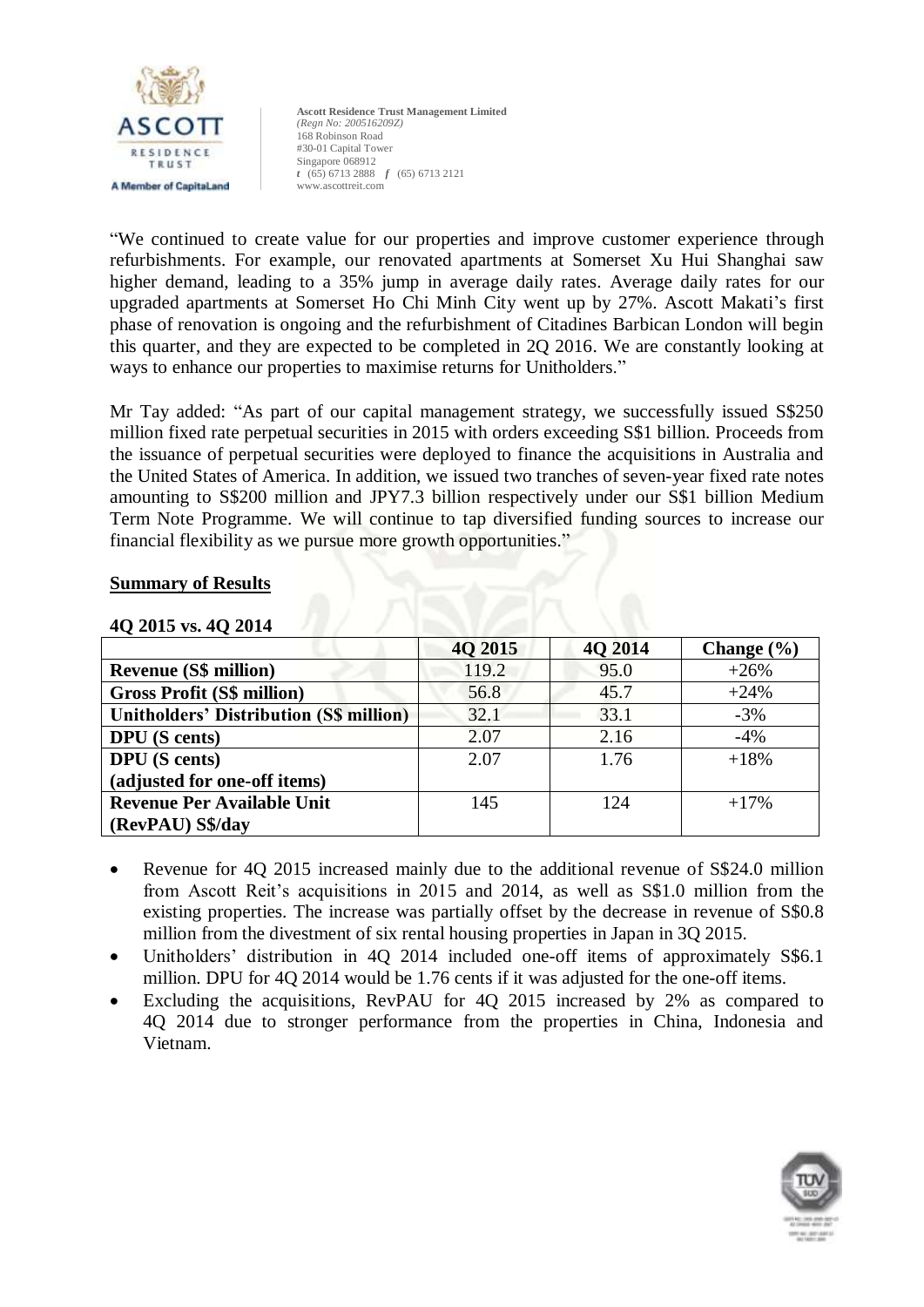

# **FY 2015 vs. FY 2014**

|                                                | <b>FY 2015</b> | <b>FY 2014</b> | Change $(\% )$ |
|------------------------------------------------|----------------|----------------|----------------|
| <b>Revenue (S\$ million)</b>                   | 421.1          | 357.2          | $+18%$         |
| <b>Gross Profit (S\$ million)</b>              | 204.6          | 180.2          | $+14%$         |
| <b>Unitholders' Distribution (S\$ million)</b> | 123.3          | 125.6          | $-2\%$         |
| <b>DPU</b> (S cents)                           | 7.99           | 8.20           | $-3%$          |
| <b>DPU</b> (S cents)                           | 8.06           | 7.61           | $+6%$          |
| (adjusted for one-off items)                   |                |                |                |
| <b>Revenue Per Available Unit</b>              | 133            | 128            | $+4%$          |
| (RevPAU) S\$/day                               |                |                |                |

- Revenue for FY 2015 increased mainly due to the additional revenue of S\$66.1 million from Ascott Reit's acquisitions in 2015 and 2014. The increase was partially offset by the decrease in revenue of S\$1.1 million from the divestment of six rental housing properties in 3Q 2015, a decrease in revenue of S\$0.7 million from the existing properties and a decrease in revenue of S\$0.4 million due to the expiry of the deed of yield protection for Somerset West Lake Hanoi.
- Unitholders' distribution for FY 2015 included a one-off item of approximately S\$1.2 million relating to the interest incurred on the S\$250 million perpetual securities issued in June 2015 for the period prior to utilisation of the proceeds in 3Q 2015. DPU for FY 2015 would be 8.06 cents if the one-off item was excluded.
- Unitholders' distribution for FY 2014 included one-off items of approximately S\$9.1 million. DPU for FY 2014 would be 7.61 cents if it was adjusted for the one-off items.
- Excluding the acquisitions, RevPAU notched up by 1%

# **Distribution**

- Ascott Reit's distributions are made on a semi-annual basis, with the amount calculated as at 30 June and 31 December each year.
- For the period of 1 January 2015 to 30 June 2015, Unitholders received their distribution of 3.847 cents per unit on 28 August 2015.
- For the period of 1 July 2015 to 31 December 2015, Unitholders will receive their distribution of 4.138 cents per unit on 29 February 2016. The Book Closure Date is 3 February 2016.

| <b>Distribution Period</b>         | 1 July 2015 to 31 December 2015 |
|------------------------------------|---------------------------------|
| <b>Distribution Rate</b>           | 4.138 cents per unit            |
| Last Day of Trading on "cum" Basis | 29 January 2016                 |
| <b>Ex-Date</b>                     | 1 February 2016                 |

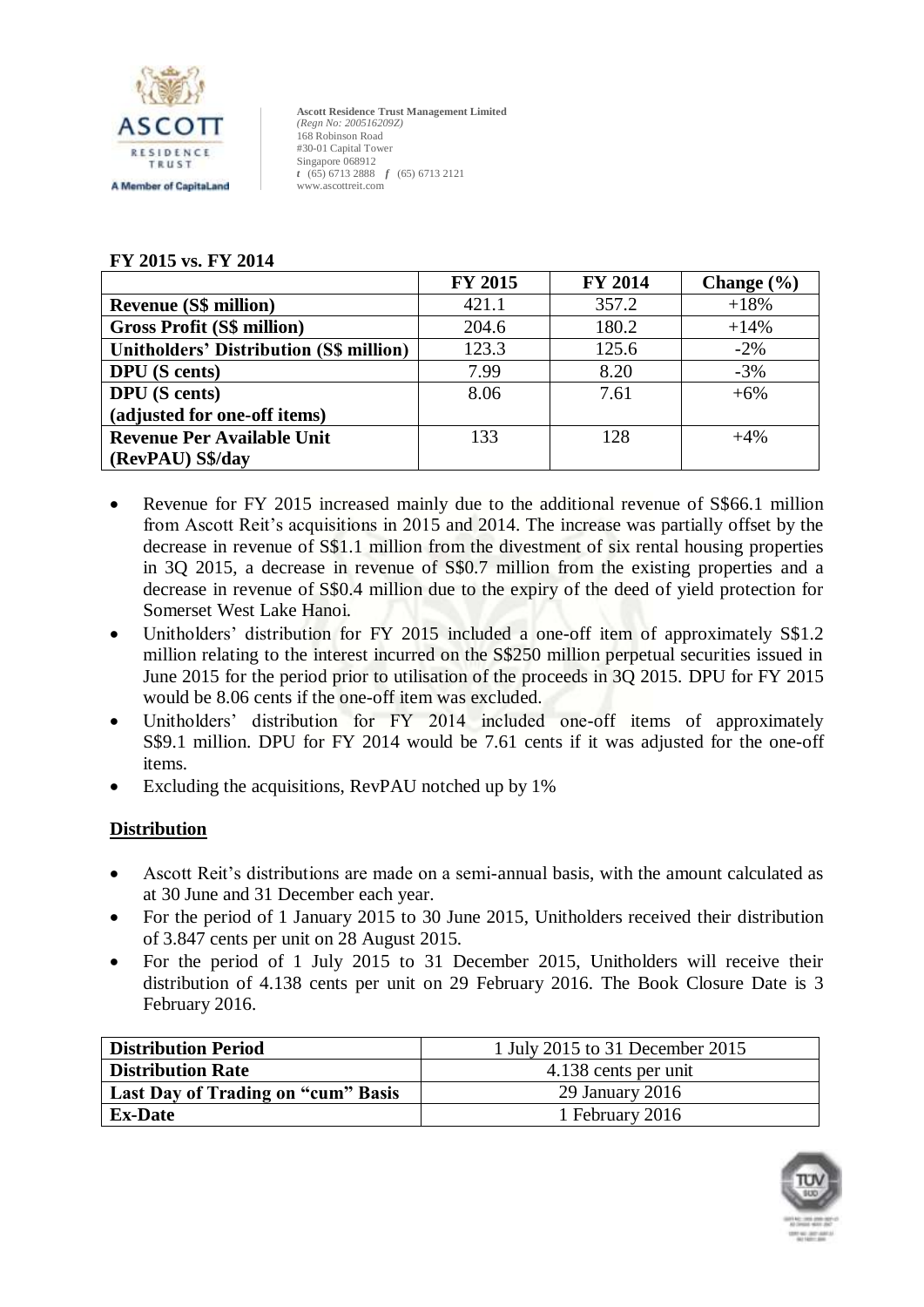

| <b>Book Closure Date</b>         | 3 February 2016  |
|----------------------------------|------------------|
| <b>Distribution Payment Date</b> | 29 February 2016 |

For Ascott Reit's FY 2015 financial statement and presentation slides, please visit [www.ascottreit.com.](http://www.ascottreit.com/)

#### **About Ascott Residence Trust**

Ascott Reit was established with the objective of investing primarily in real estate and real estate-related assets which are income-producing and which are used or predominantly used, as serviced residences, rental housing properties and other hospitality assets.

Ascott Reit's asset size has quadrupled to S\$4.7 billion since it was listed on the Singapore Exchange Securities Trading Limited (SGX-ST) in March 2006. Ascott Reit's international portfolio comprises 89 properties with 11,298 units in 38 cities across 14 countries in the Americas, Asia Pacific and Europe.

Ascott Reit's serviced residences are mostly operated under the Ascott, Citadines and Somerset brands. They are mainly located in key gateway cities such as Barcelona, Berlin, Brussels, Guangzhou, Hanoi, Ho Chi Minh City, Jakarta, Kuala Lumpur, London, Manila, Melbourne, Munich, New York, Paris, Perth, Shanghai, Singapore and Tokyo.

Ascott Reit is managed by Ascott Residence Trust Management Limited, a wholly owned subsidiary of The Ascott Limited and an indirect wholly owned subsidiary of CapitaLand Limited, one of Asia's largest real estate companies.

#### **Important Notice**

The value of units in Ascott Reit and the income derived from them may fall as well as rise. Units in Ascott Reit are not obligations of, deposits in, or guaranteed by Ascott Residence Trust Management Limited, the Manager of Ascott Reit (the "Manager") or any of its affiliates. An investment in the units in Ascott Reit is subject to investment risks, including the possible loss of the principal amount invested. The past performance of Ascott Reit is not necessarily indicative of its future performance.

This announcement may contain forward-looking statements that involve risks and uncertainties. Actual future performance, outcomes and results may differ materially from those expressed in forward-looking statements as a result of a number of risks, uncertainties and assumptions. Representative examples of these factors include (without limitation) general industry and economic conditions, interest rate trends, cost of capital and capital availability, competition from similar developments, shifts in expected levels of property rental income, changes in operating expenses, including employee wages, benefits and training, property